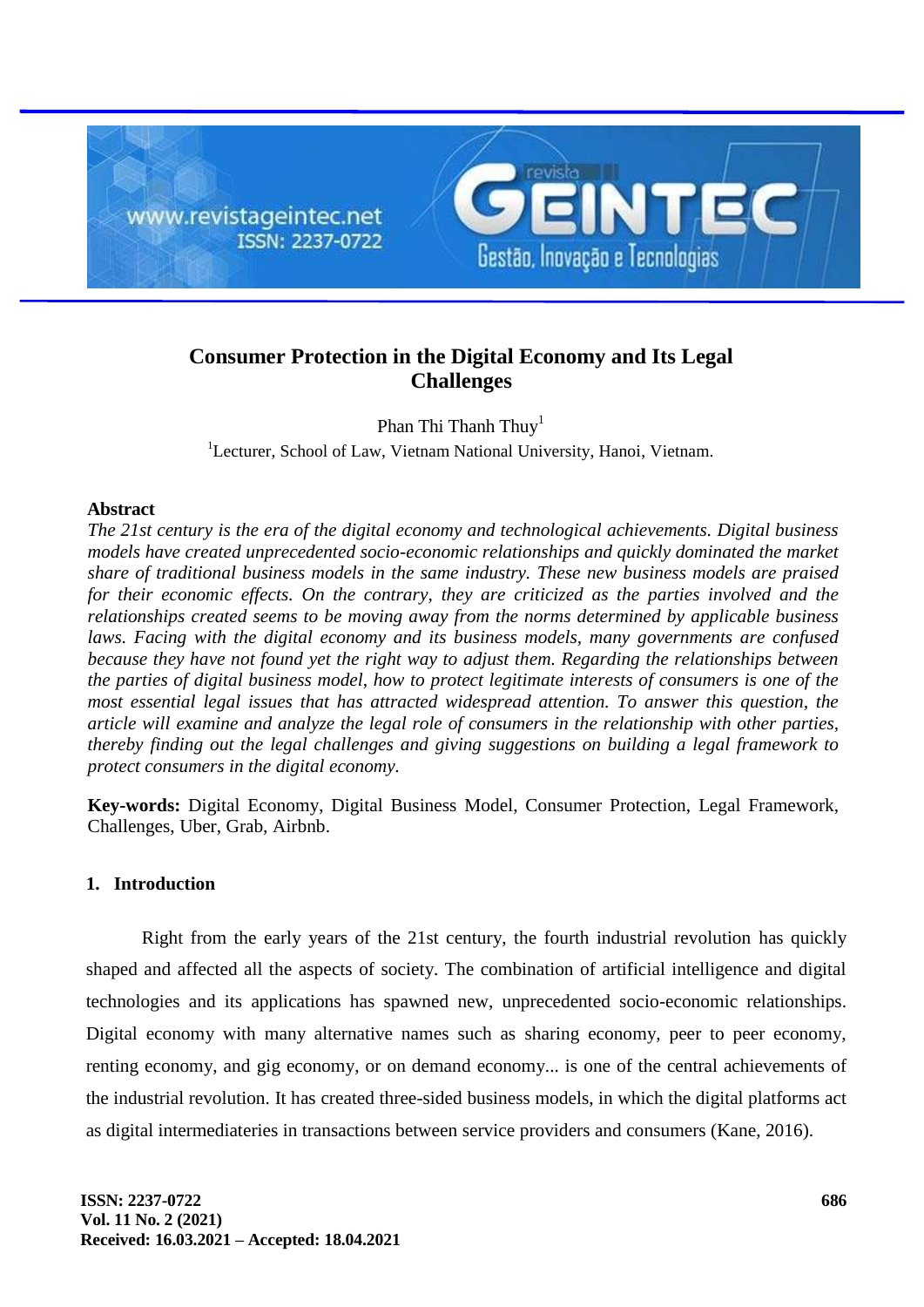No matter somwhat difference in the names, the ways of organization, and the areas of operation, all digital business models exhibit the same new philosophy of *owning less and renting more, together exploiting the available assets for mutual benefit* (Codagnone and Martens, 2016). Since its inception, digital business models have quickly overwhelmed and dominated the market share of traditional ones in the same industry. It is not difficult to realize that the passenger transport business models of Uber, Grab, Lift... are causing great pressure on the survival of traditional taxis; Airbnb is gradually occupying the average hotel segment in the residential areas of the cities.

There has been controversy about the role and contribution of the digital economy to the socio-economy. On the one hand, digital economy is praised as a great achievement of technology applied to human life, helping to exploit the assets that are either excess or not used up at full capacity, enabling their owners have more jobs and income; giving consumers more optional prices for the same service; increasing the consumers' power in relation to the service providers (Koopman et al., 2015). On the other hand, there have also been many criticisms that digital business models are challenging the governments and society by disrupting traditional business lines, creating unfair competition, exploiting the service suppliers, in fact are the workers, and especially not interested in consumer protection (Ganapatia and Reddickb, 2018). The debate has not yet to come to an end since most countries have not had the final conclusion about the digital economy and how the governments treat its business models. However, consumer protection in the digital economy is a common, urgent issue that needs concern of all countries.

In digital business models, only digital platforms meets the requirements of the traders, the other peer partners (including service providers and consumers) are individuals who use digital plaforms to transact with each other. This peer to peer relationship is shown in the consumer to consumer business model (C2C) (Jacquemin, 2019, OECD, 2014). This core factor has led to the concerns about how to protect consumers in digital business models, as the current legislation only aims to protect consumers in their consumption transaction with traders in the traditional business business model (B2C). This raises questions for the lawmakers about how to deal with requests for the right to information, the right to protection of personal information, the right to claim damages, and to resolve disputes between the service providers and the consumers (Jacquemin, 2019).

Inspite of later appearing in Vietnam than in developed countries, typical business models, such as Uber, Grab in the passenger transport and Airbnb in the short-term rental sector, have quickly dominated the market, attracting mixed attention from the public opinion, from competent agencies and the lawmakers, the legal scholars, and the economists. Like other countries where digital business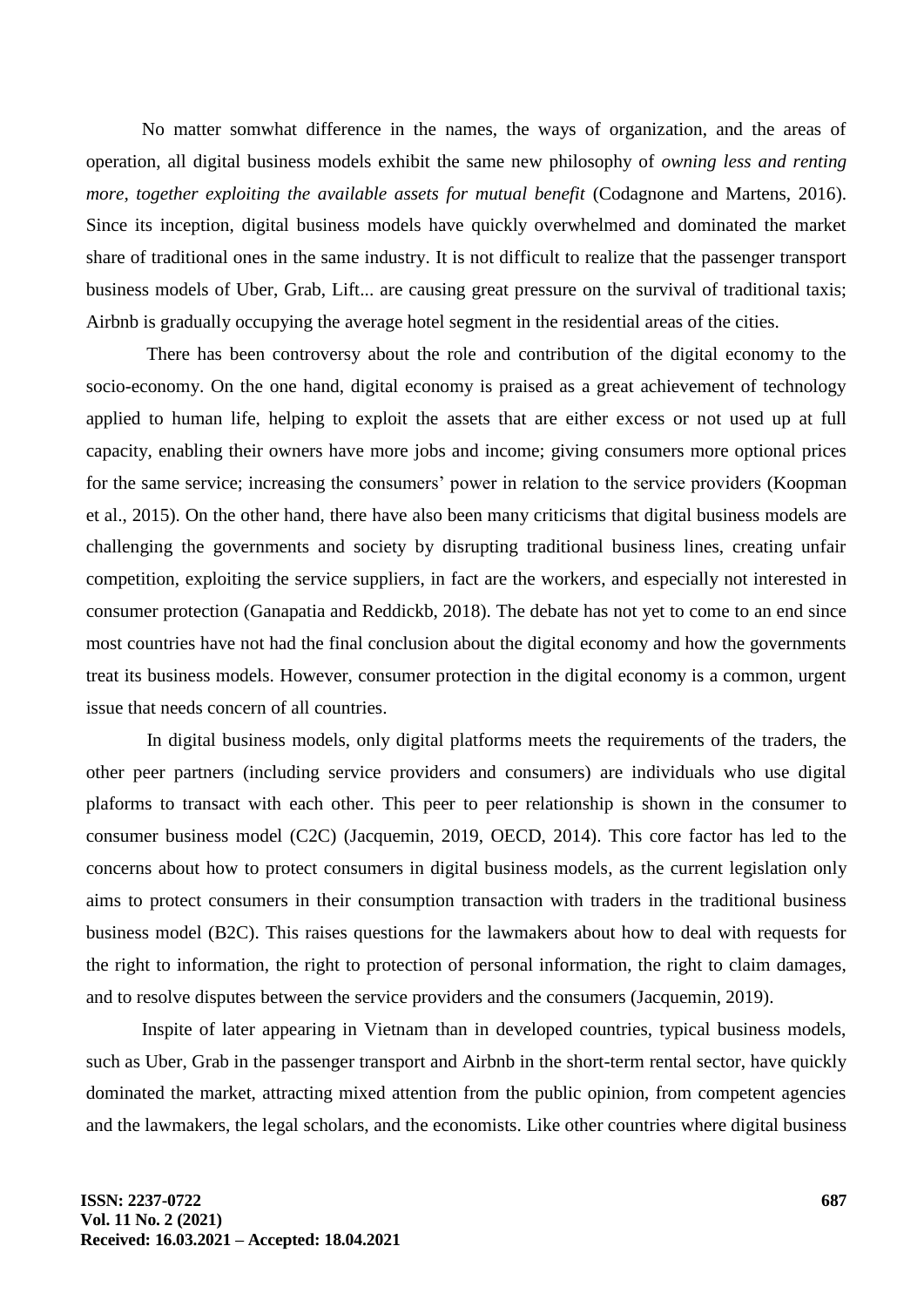models are present, consumer protection is facing unparalleled challenges that require legally extensive analysis and interpretation.

This article will examine and analyze the nature and characteristics of the digital economy, showing consumers' position in relation to digital platforms and service providers. Thereby, the article will analyze the consumer protection requirements and the legal challenges that the existing legal system is faced with to give suggestions on how to establish a legal framework for customer protection. In the scope of the study, the article only mentions the typical digital economic models that are widely available in the world and in Vietnam such as Uber, Grab and Airbnb without mentioning digital business models in other areas like peer-to-peer leding or job sharing.

The article is divided into four parts: Part 1: Introduction, Part 2: Discussion, Part 3: Research results, and Part 4: Recommendations and Conclusion. The employed methodology is based on traditional legal methods, analytical and critical ones combined with insights from other disciplines including the use of comparative methods and legal classification.

### **2. Discussion**

# **2.1. Perceptions and Characteristics of the Digital Economy**

There has been no official definition of the digital economy so far. However, this phenomenon has gained interest, explaination and understanding from different angles due to its attractiveness. The digital economy, in the simple and linear understanding, is defined as a "digital economy based on digital technologies" (European Commision, 2013), and the digitalization of all economic aspects of the social life (EuroFound, 2018). From the technology perspective, digital economy is a paradigm of global information society that is centered on technology platforms, such as the internet, mobile or other electronic devices, used for producing, distributing, exchanging and consuming goods/services in global markets (Afonasova et al., 2018). From the socio-economic perspective, digital economy (sharing economy) is economic models built on crowd-based capitalism in which individuals decentralize through digital platforms for peer-to-peer sharing of goods, services, skills and other needs (Sundararajan, 2017). From another perspective, with less supportive, the digital economy is described as an increase in a large number of individuals providing services that puts negative impacts on the society in many aspects (Zale, 2016). Despite being viewed from many different angles, those definitions and explanations share the common that digital economy has the following characteristics: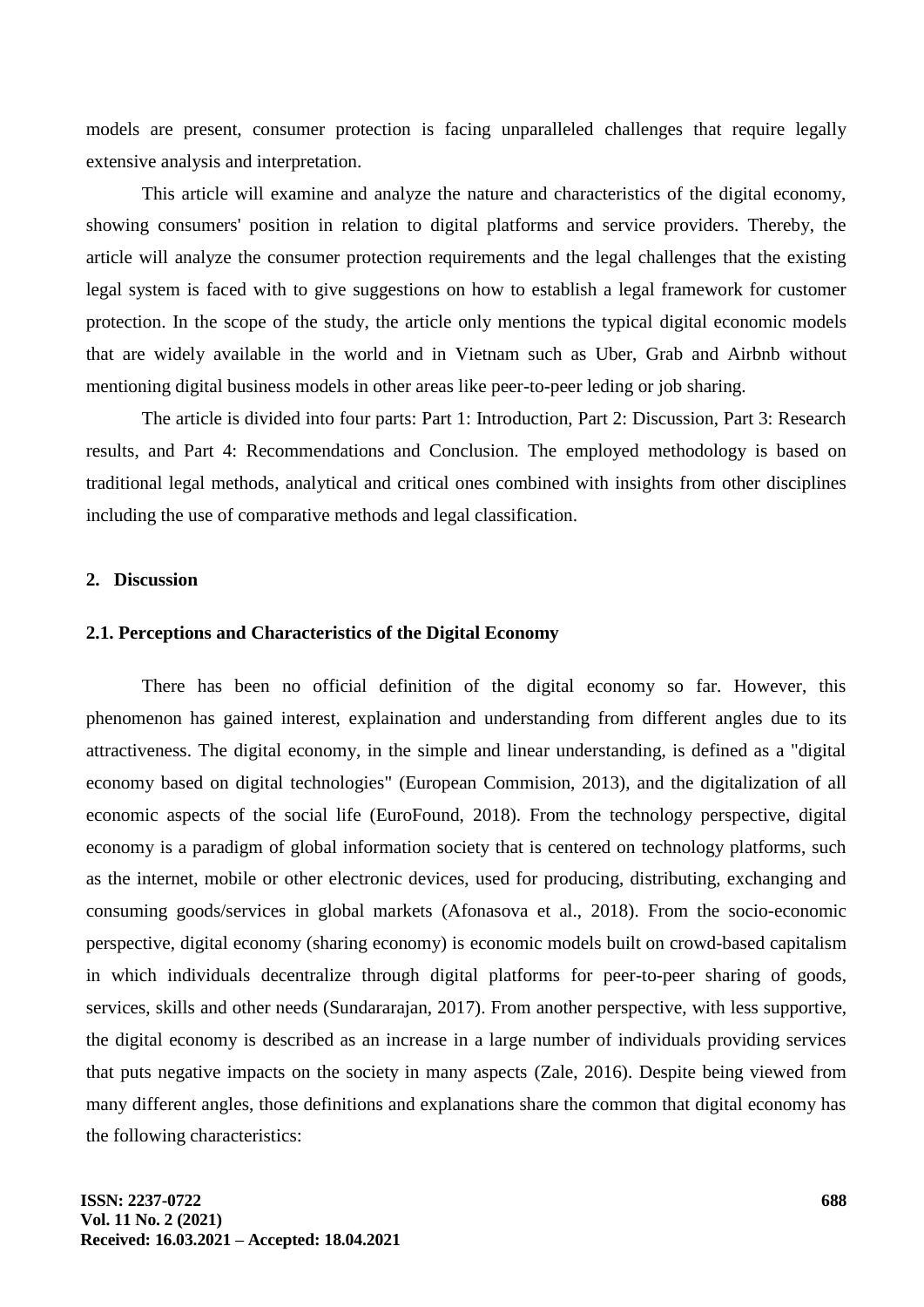*First*, unlike the traditional two-sided model with traders and consumers only, digital business models always have three parties together: digital platforms, service providers and consumers. From the viewpoint of the traditional business model, the role of the parties in the digital is unclear (Zale, 2016). In order to perform transactions in the marketplace, both service providers and consumers must complete two types of behavior (1) Completing the subscription to the network created by the digital platform through the act of accepting the terms of conditions or terms of service and (2) Performing specific service transactions between consumers and providers. This is completely unfamiliar to traditional business (European Parliament, 2017).

*Second*, digital platforms act as intermediaries, connecting service providers and consumers to each other and enjoy their brokerage commissions on successful transactions. However, unlike traditional brokers, these digital intermediaries are creating and controlling transactions by setting terms and standards of those, setting fees to be paid by the service users, and other relevant conditions (Katz, 2015).

*Third*, the digital economy attracts individuals with surplus or underutilized wealth to provide services (Wirtz et al., 2019). For example, they use their private car to join the Uber, Grab to carry passengers or to rent their excess rooms on Airbinb. However, the professional service providers such as taxi drivers or hostel owners can also join the network. This is blurring the lines between the professional and amateur non-professional providers. Short-term, casual jobs overtake and replace the stable jobs (Sundararajan, 2017).

*Fourth*, unlike contributing capital to a company, the participation in a digital platform does not take away the service provider's ownership of its assets (Barbu et al., 2018), so it is difficult to define them as employees or independent contractors of the digital platform.

*Fifth*, without legal intervention, digital platforms have set up their own system of rules to regulate the behaviors of the parties involved since the beginning of their operation. For example, they have used screening criteria to enroll service providers and customers in the network; and have encourages the customers to evaluate the reputation and the quality of the service of the drivers, the owners on the peer to peer review of Uber, Grab or Airbinb. If they do not reach a certain level of credibility, service providers will have to leave the network (Cohent, 2017). In addition, studies have shown that digital platforms are silently collecting information about users from social networks to encourage follow-up connections.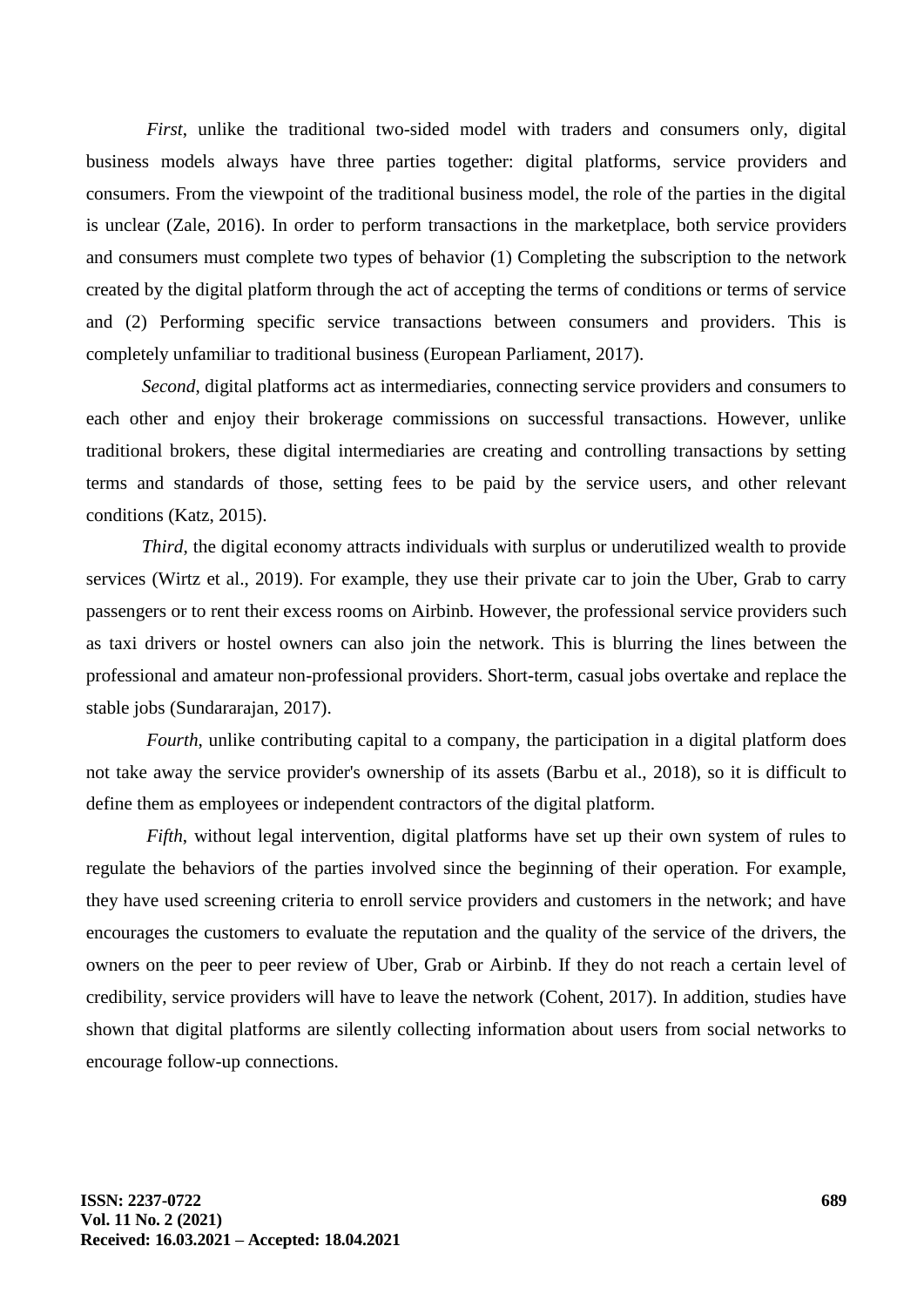# **2.2. Legal Status of the Parties Involved in Digital Business Models**

### **\* Digital Platform**

Digital platforms consider themselves as digital intermediaries, which perform the function of connecting information between service providers and service users, facilitating transactions between the two parties, rather than providing the goods or services themselves. (Nielsen and Ganter, 2018). For example, the Grab's Vietnam has claimed to be a technology solution provider (Grab, 2017). If only acting as intermediaries, digital platforms are not responsible for the risks in transactions between the service providers and the service users.

However, the way in which these digital intermediaries work is quite different from that of traditional commercial intermediaries. In fact, digital platforms are performing a series of functions including: (i) Proactively recruiting and enrolling parties into the trading network, setting the conditions to control the status of the parties, including data collection on the service providers and consumers, (ii) Suggesting or pricing services for the providers, (iii) Supporting payment and proactive sharing revenue, (iv) Applying service provider reward and punishment policies, and (v) Providing peer to peer review tools to self-correct the behaviors of the involved parties without legal intervention (Stanoevska-Slabeva et al., 2017).

In addition, digital platforms also build the user community, collect and accumulate their "social capital" through data that they have registered on other social networks such as Facebook, Tweeter, LinkedIn…(Woolcock and Narayan, 2000); thereby encouraging the connection and predicting the future effectiveness of the connections (Sutherland and Jarrahi M.H., 2018), which raises the concern that the information could be exploited in the disadvantagous manner to the users.

It can be seen that digital platforms are proving themselves to go beyond the role of a normal commercial intermediary by creating and controlling all transactions between service providers and consumers by using the rules set by themselves (Giaglis et al., 2002). The way digital platforms govern the relationships among peer partners raises the question of whether or not there is equality, freedom, voluntary agreements among the parties in the trilateral contractual relationship among digital platforms, service providers and consumers. This ambiguity has created negative effects on the socio-economic. A typical example is the case of the Uber and Grab when they did not pay sale tax as a passenger transport company but only claimed them as a technology platform providing transaction solutions. This has sparked a fierce conflict between the Uber, Grab and traditional taxi companies over unfair competition conditions. In Europe, in the case *Asociación Profesional Elite Taxi v Uber*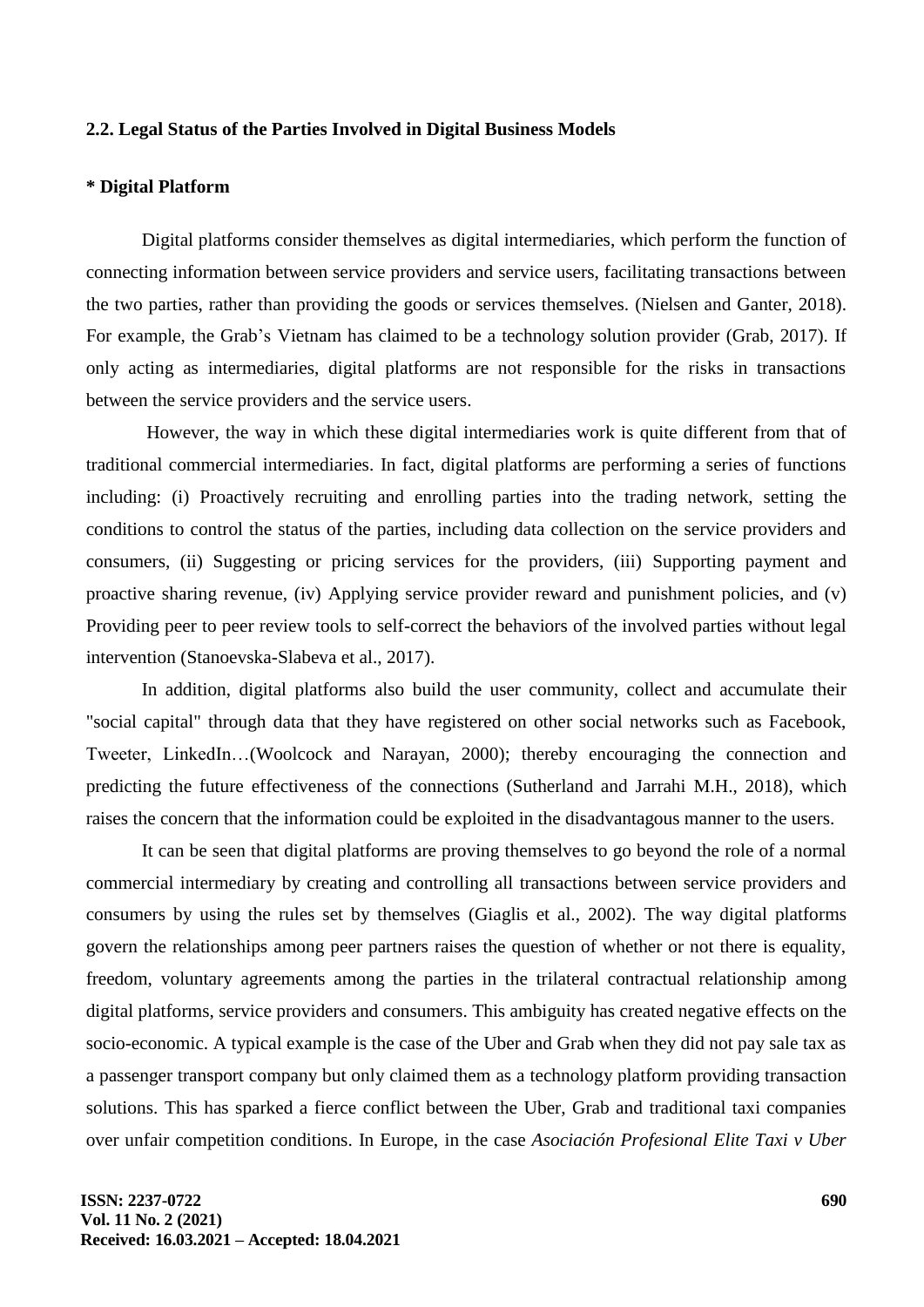*Systems Spain, SL.,* C-434/15 (2017) the European Court of Justice refuted Uber's arguments, and ruled that Uber was a transport service company (InfoCuria, 2017).

For the purpose of raising capital and increasing profits, most digital platforms have chosen the legal form of a public help corporation to implement their digital business model. It is clear that this form is consistent with the "Crowd-based capitalism" nature and facilitates the digital platforms to expand in terms of the number of people involved, the equity and the "social capital" as well (Sundararajan, 2017).

#### **\*Legal Status of Service Providers**

In the operational policies, the digital platforms such as Uber, Grab, Airbnb... often use the term *independent partners/ contractors* to recruit individuals providing services to join their network. This means that these will get their income by cases only, no social security such as minimum salary, vacation, sick leave, social insurance or occupational accident ensurance. It also implies that the service providers must be liable for the consumers' risks happening during the consumption transactions. There is a deliberately neglected fact that under the tight control of a digital platform, the service providers do not have the same freedoms as the independent partners/contractors do. Researchers have found that these "independent partners" are actually participating in an "App-driven larbor market" (Selloni, 2017, Lunden, 2018). However, these "on-demand laborers" are not recognized as workers (Reich, 2015). This argument has impacts on the governments and the judiciary of countries where the digital business models are present.

Individuals service providers find difficult to protect themselves from the pressures of the digital platforms. They are not also protected by the labor unions because they work independently and have little connection with each other even being in the same city or town (Koopman et al., 2015). The digital platforms often seek to limit the service providers' associations and the rights to pursue class action lawsuits. Uber, for example, introduced a mandatory clause requesting arbitration as part of a contract that drivers had to sign in order to join the network and get a job, which preventing them from initating a class action lawsuit against Uber (Frankel, 2018).

This dependency shows that the service providers are not the independent partners of the digital platforms. However, under current Labor Laws in most countries, they are also not considered as workers for the following reasons: (1) They are not recruited through paid labor contracts, (2) They directly trade on their assets when joining the network and (3) They still have certain independence in deciding whether or not to provide services.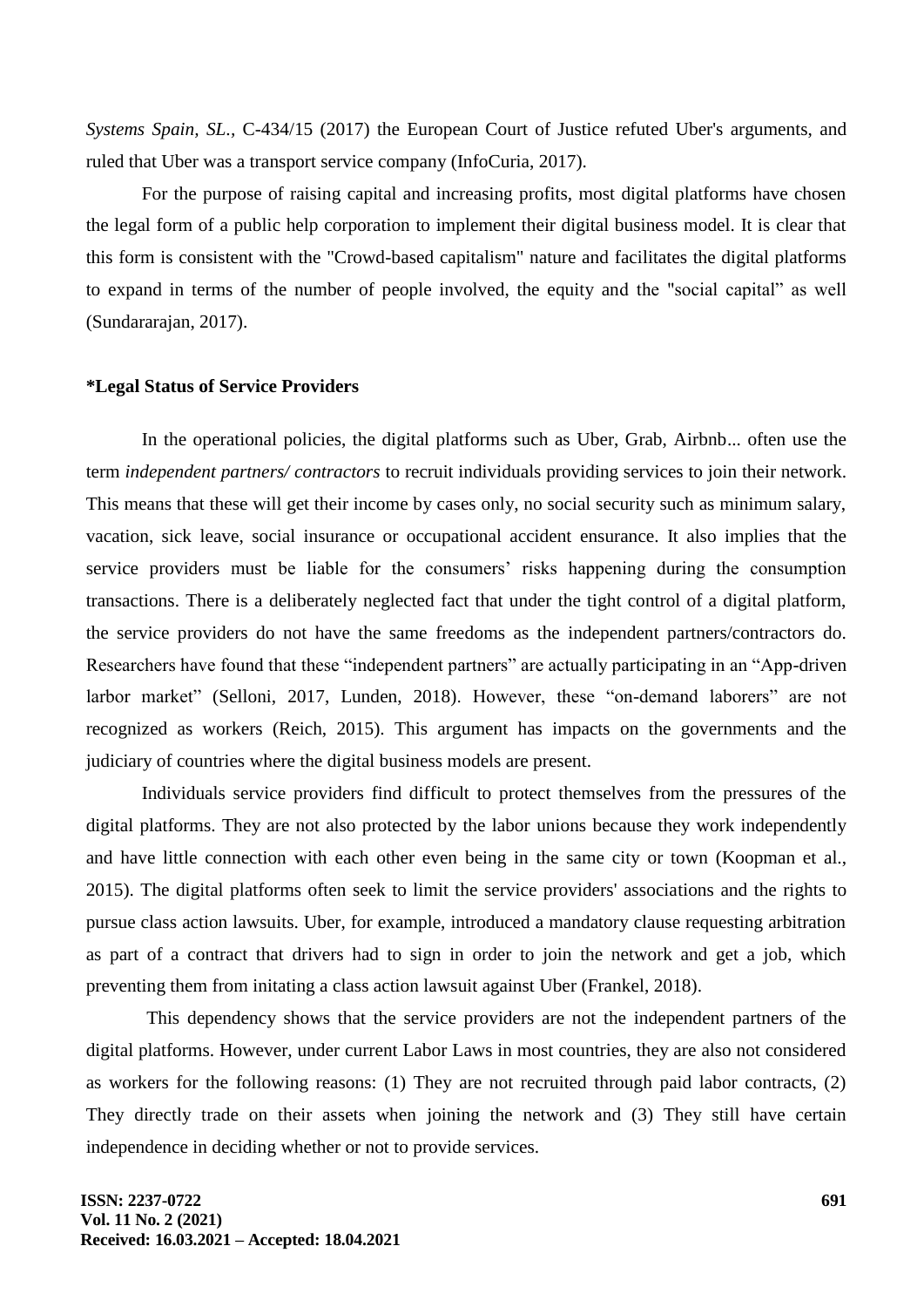The controversal position of the service providers results in another legal corollary that under the current laws, it is also not possible to ask them to be responsible for the consumer protection since they are not traders. The nature of their transaction to consumers is C2C not B2C as traditional business transaction.

# **\*Legal Status of Consumers**

Consumers or service users of the digital platforms is probably the least controversial parties involving in the digital economy. They are still determined by traditional legal standards compared to the two above mentioned parties. Digital business models are bringing both advantages and disadvantages to consumers. On the one side, they are benefiting from convenient, flexible transactions, and exceptionally, various choices of services at competitive prices compared to the same services offered by traditional sectors. Additionally, digital platforms empower consumers by engaging them in their self-regulation system through a peer to peer reputation feedback mechanism where consumers have the right to express their satisfaction through the ratings of service providers (Koopman et al., 2015).

On the other side, consumers also have to face a lot of disadvantages from digital transactions. They are:

*Unstable service prices:* Service prices may change undesirably because they are calculated by algorithms based on the supply and demand basis. For example, on the same route, Uber, Grab always offer a transporting price many time higher during peak hours than other times.

*Asymmetric information*: Like in traditional transactions, consumers are only provided with certain information by digital platforms about the services, so it is difficult for them to predict all the risks when deciding to enter into a contract (Dermawan et al., 2020).

*Privacy of personal information:* that the customers provide the platforms with information related to their personal identity and financial capacity such as their name, address, phone number, location, ID card number, social network account, card credit, bank account...to agree on the terms of service and to sign specific service contracts(calling a car, renting an accommodation...) via websites and electronic applications are most likely to be illegal stored and exploited by the digital platforms or to be leaked out due to a cyber attack or intentional internal leakage (Ranzini et al., 2018).

*Personal safety and liability for damages:* As analyzed above, the laws of most countries have not yet clearly defined the true legal status of the digital platforms and the service providers. However, there is an obvious problem that service providers are individuals, not traders. The service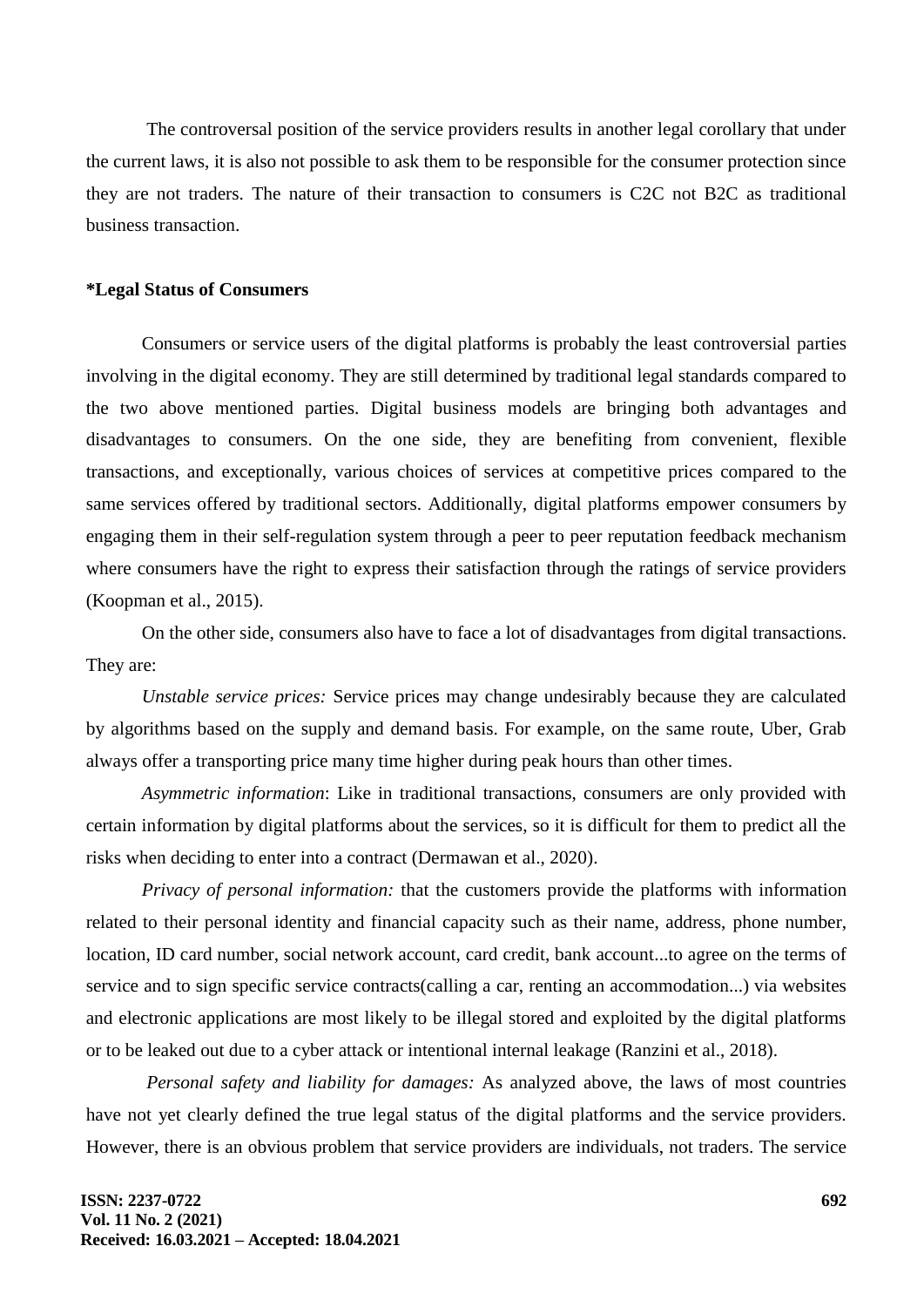provider and consumer relationship is C2C, so it is difficult to oblige them to be fully liability for the personal safety and compensate to the consumer's damages under the applicable laws.

It is also known that when disputes occur, digital platforms often plead the role of intermediaries to avoid their accountability and ask individual service providers and customers to deal with each other (OECD, 2016). The question is whether the digital platforms or the service providers are responsible for the customers' risks. Perhaps the most sensible answer is that both of these parties since they all benefit from the service delivery. The 2017 event of Grab's Vietnam voluntarily registering accident insurance for both the drivers and customers was a remarkable effort to improve the dark side of this digital business model (Grab, 2017).

*Discrimination, in particular racism due to origin discrimination and/or physical disability*: In multiethnic countries, these problems occurs easily. For example, as an individual, a white Uber driver or a white Airbnb host can reject a color customer and/or his/her physical disability through identifiable features ranging from her/ his personal appearance displayed on app. Also, a service provider might easily refuse to serve a customer with physical disability (ABC News, 2019). If the service provider is a company, not an individual, these unfairness should be prohibited and documented in the company's ethical code of conduct (Benjamin et al., 2017).

In short, it is obvious that neither the digital platforms nor the service providers are willing to take responsibility for consumer protection in the peer services relationships. Consumers are facing a lot of legal risks that they may not foresee or avoid when trading on digital platforms. Meanwhile, the current law does not have specific provisions to limit or address these risks.

### **3. Research Results**

### **3.1. Legal Challenges for Consumer Protection**

The above analysis has proven that consumers in the digital economy are facing risks of loss in peer-to-peer transactions. Therefore, protecting consumers with enforceable legal regulations is a very urgent requirement. In order to establish a legal framework for consumer protection, countries are facing the following legal challenges:

*The first challenge is the lack of a defined legal status of digital platforms, service providers and their responsibilities to the consumers.* As previously analyzed, determining the legal status of digital platforms is complicated as under the current laws, they can be considered as special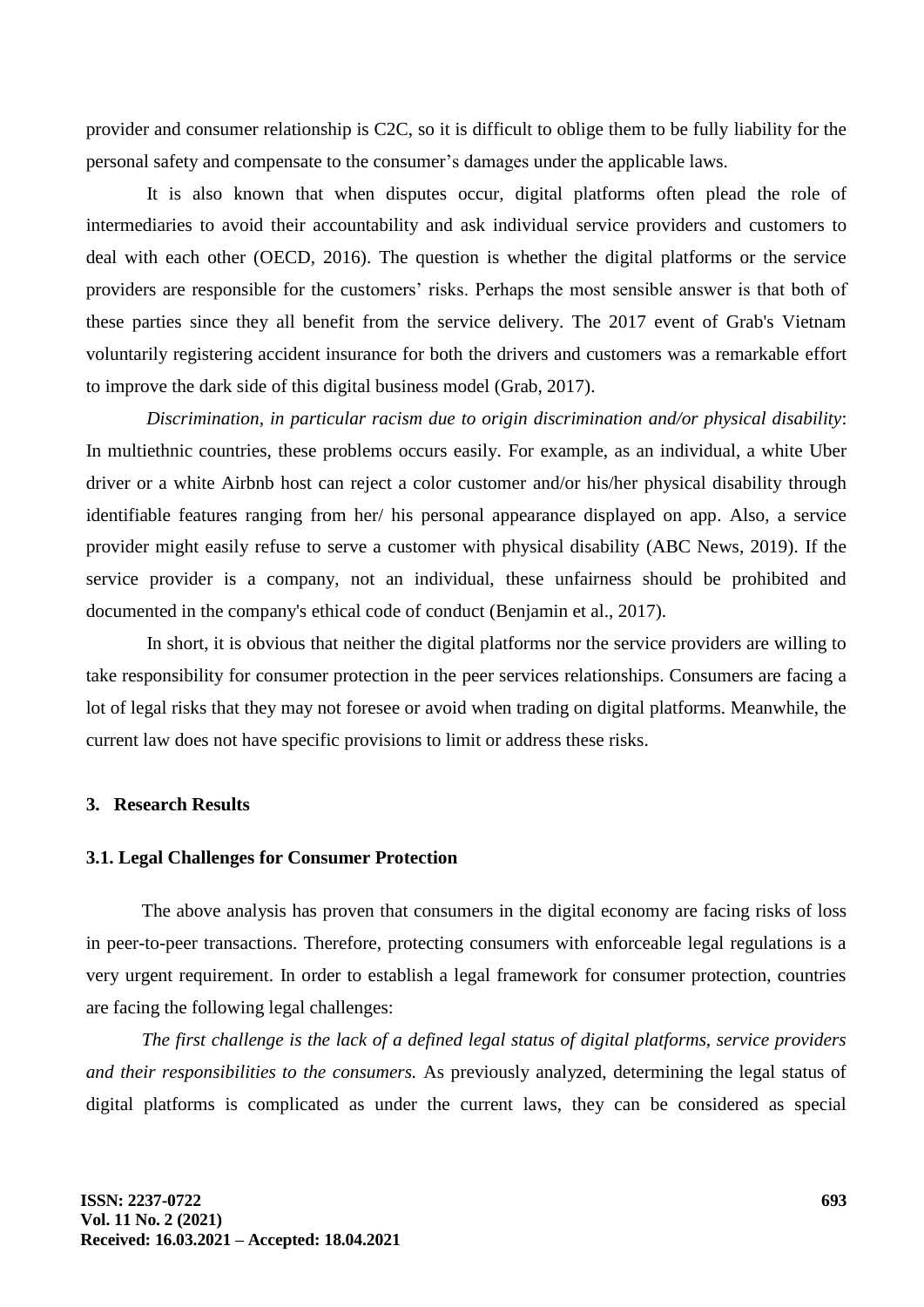commercial intermediaries. In this status, they are not responsible for the risks occurring between service providers and consumers.

As an independent partners of digital platforms, service providers, actually just individuals, who provide services to the consumers via digital platforms, are not traders. Based on the applicable law, it is difficult to impose responsibility for consumer protection on this type of actor. In fact, an aggrieved peer consumer will find it difficult or even impossible to seek redress from the peers providing the goods or services (Angelopoulos, 2013).

It raises the question about whether digital platforms and service providers should be accountable for the activities of the peer providers using the platforms. This is possible because the behavior of the digital platforms completely transcends the role of a traditional commercial intermediaries. In fact, these platforms are traders that are trading services basing on the advantages of the technology platforms they hold through its peers' participation.

Service providers, in terms of their dependence on the digital base of work and income, can claim that they are the special workers of the digital economy. Of course, this also helps them to deny the obligation to compensate the consumers when damages happen. Therefore, it would be sensible for both digital platforms and service providers to share the responsibility of consumer protection as both benefit from the service fees paid by consumers (Miller, 2016).

*The second challenge is the lack of an evaluation of the self-regulation systems provided by the digital platforms to assess its effectiveness in consumer protection*. This system, through the trust bulding mechanism in the digital networks, such as the credit rating system, transaction screening and confirmation, claims settlement, insurance..., empowers the consumers and seems to orient towards consumer protection, but it is difficult to determine its effectiveness. The reason is that it is set up for the specific purposes of each digital platform, not based on the common standards of consumer protection, and it is not guaranteed to be enforced by the laws.

*The third challenge is the need to identify the risks of compromising users' privacy*. Data-centric technology helps digital platforms operate efficiently but pose a potential threat to the right of the users' privacy. Therefore, it is necessary to have regulations that force digital platforms and relating networks to be legally responsible if this information is exploited against the consumers and service providers as well.

*The fourth challenge is to ensure the balance between protecting the legitimate interests of the consumerss, service providers and digital platforms and those ones in traditional business models*. When digital platforms are the subjects to the consumer protection laws, this does not mean that we can apply the same rules and standards of traditional commerce to these entities. Due to the creation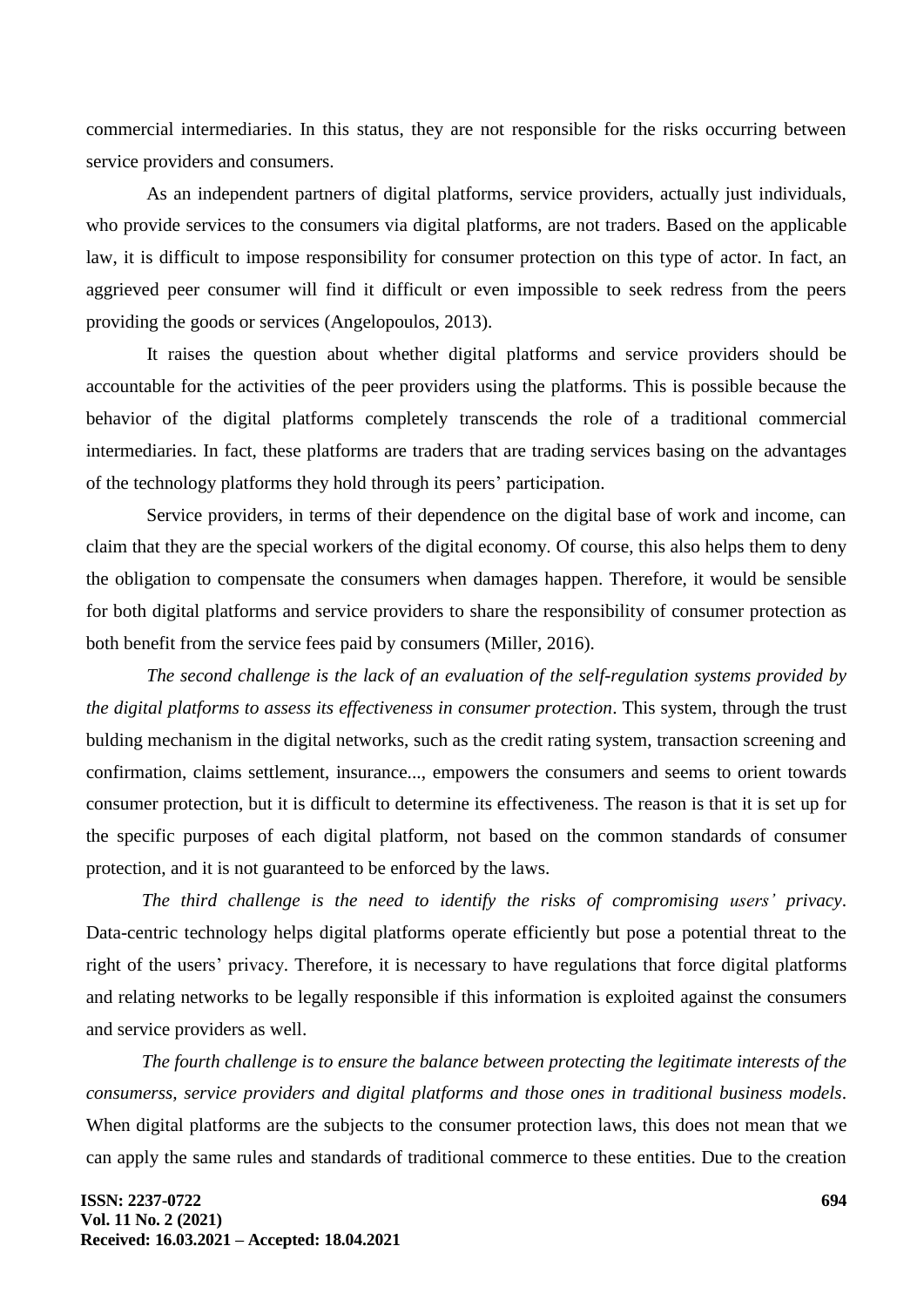of the digital business models, many current legal requirements in general and consumer protection ones in particular are no longer suitable with the capabilities of the parties involving the digital economy. Therefore, it is necessary to have an adjustment rules or special instructions for application.

This means that there can be two parallel types of consumer protection in the same industry for the two different models: Traditional business models and digital business models. For example, there should be more preferential tax rates to distinguish the Airbnb host from a hotel owner, a digital platform from a traditional taxi company in order to encourage technological innovation and effective application in the socio-economic life.

# **3.2. Some Suggestions for Establishing a Legal Framework for Consumer Protection in the Digital Economy**

For the above legal challenges, there are two possible options for establishing a legal framework to protect consumers in the digital economy as follows:

*The first option,* the government let the market self-regulate in an appropriate period of time as an experiment, and then intervene by laws when necessary. For instance, instead of actively interventing, the government authorities observe how the self-regulation system works in the digital business models over a certain period of time, and then conduct evaluation of its effectiveness in balancing the relationship among the parties for consumer protection. Based on the results, a legal framework for consumer protection could be formed to enforces the digital platforms and service providers. This resolution will take time to observe, evaluate and then to come to conlusion; especially, during the interim time, the courts and government authorities are likely to face the complaints of traditional business models on unfair competition, and class action lawsuits initiated by service providers to claim their worker status, or the consumers' complaints during this process. However, its positive side is that the relationships are mature enough, and all the parties want positive changes and comply with laws and regulations.

After the verdict that Uber was the transport service company of the European Court of Justice in 2017, the UK.'s Supreme Court, on February 19, 2021, upheld a ruling that Uber's drivers should be claimed as workers rather than independent contractors (Chan, 2021). Under this pressure, in March 16, 2021, Uber's UK. has issued a notice recognizing 70,000 Uber's drivers in the Britain as its workers entitled to a minimum wage, holiday pay and pension plans (Milligan, 2021). As an employers as well as a trader, surely Uber UK. will comply with consumer protection laws. However,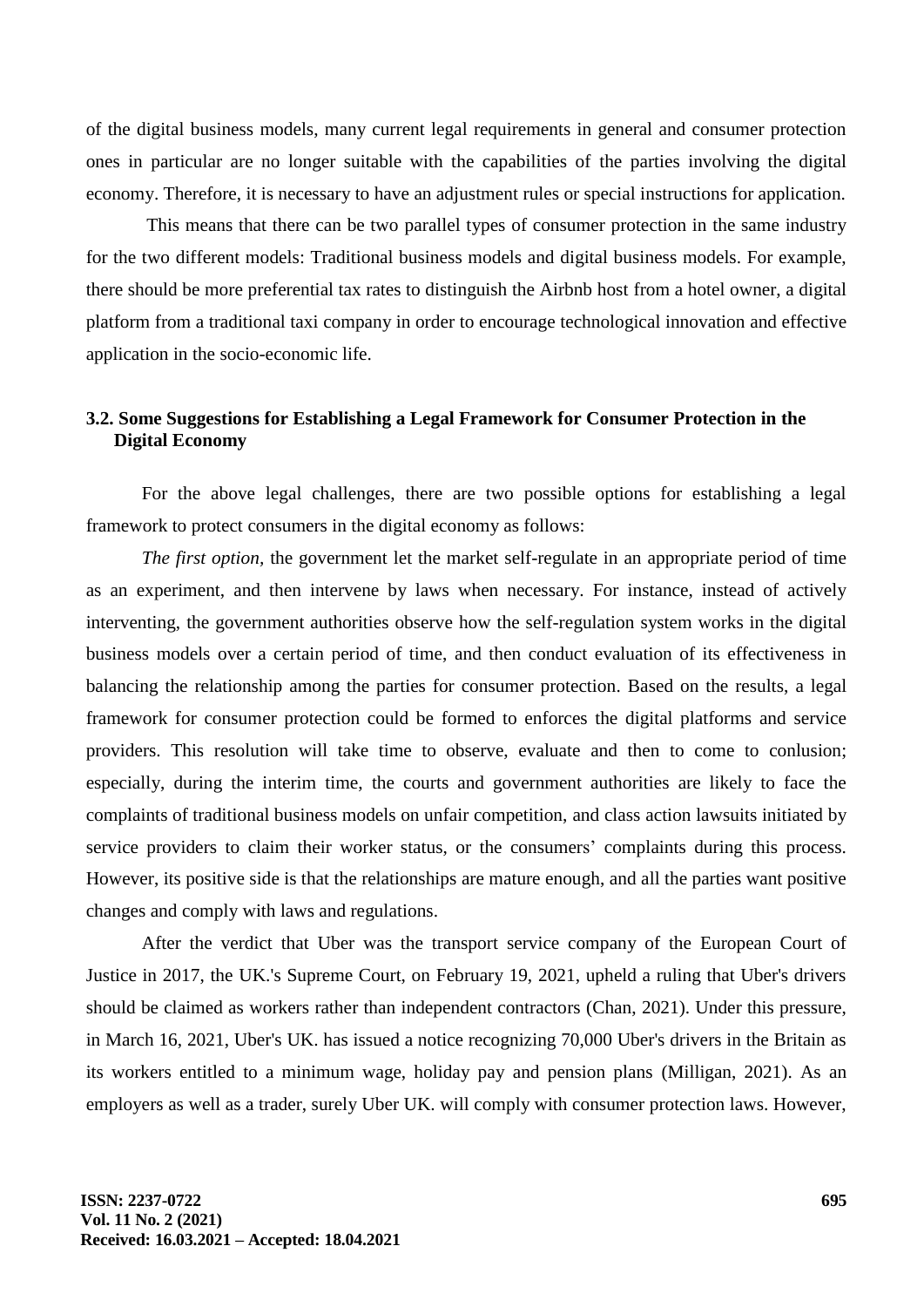in many other countries, including Vietnam, this digital platform continue to maintain the partnerships, despite the increasing opposition from the company's drivers (Bùi, 2020).

*The second option,* the government determinedly shape the digital economy with its administrative orders and force the digital platforms to take responsibility for consumer protection. After the trial period of interim regulations, the government will formally express its views on the digital economy and enact legislation to regulate its business models.

Most governments, that regulate the digital economy simply in this way, have determined that digital platforms are traders doing business in certain socio-economic sectors in term of applying achievements of digital technology and creating new modes of business. This attitude has led to a tendency to treat digital business models with the same way to traditional companies in the same business sector. This approach, while making favorable for the authorities in their business management, is raising concerns about discouraging technological innovation and undermining the creative dynamics of the digital economy.

The case of Grab's Vietnam is a typical example of the second option. After four years (from 2016-2019) allowing Grab to experiment with a digital business model in the passenger transport sector, the Vietnamese Government issued Decree 10/2020/ND-CP on auto transport business and conditions for auto transport business. Accordingly, Grab and the digital platforms operating in the passenger transport sector in Vietnam are considered to be passenger transport companies and must comply with all the conditions to operate like traditional taxi companies (Nguyễn, 2020). This is an arguable legal document. The decree has received the support from traditional taxi firms for ending the endless debate between this sector and the digital platforms. Furthermore, it raises the concerns that the government has not recognized the differences between the Grab's business model, the similar digital platforms and traditional taxis. This could led to the elimination of technological innovations in Vietnam (Trang, 2020). In addition, the decree has not ultimately addressed yet the relationship between digital platforms and the involved parties. Since this decree took effect, Grab's drivers have still been in the status of "independent partner"; when an accident occurs, the consumers and Grab drivers only rely on accident insurance (Grab, 2020).

In summary, for both options on how to establish consumer protection legal framework aforementioned, it is important to note that the existing consumer protection laws are highly stable, designed for traditional business models, not for the newly creative models of the digital economy. Therefore, it is necessary to supplement regulations designed specifically for the purpose of protecting consumers in a very specific environment of the digital economy towards encouraging technological innovation. In order to do this requires, the policymakers and lawmakers should be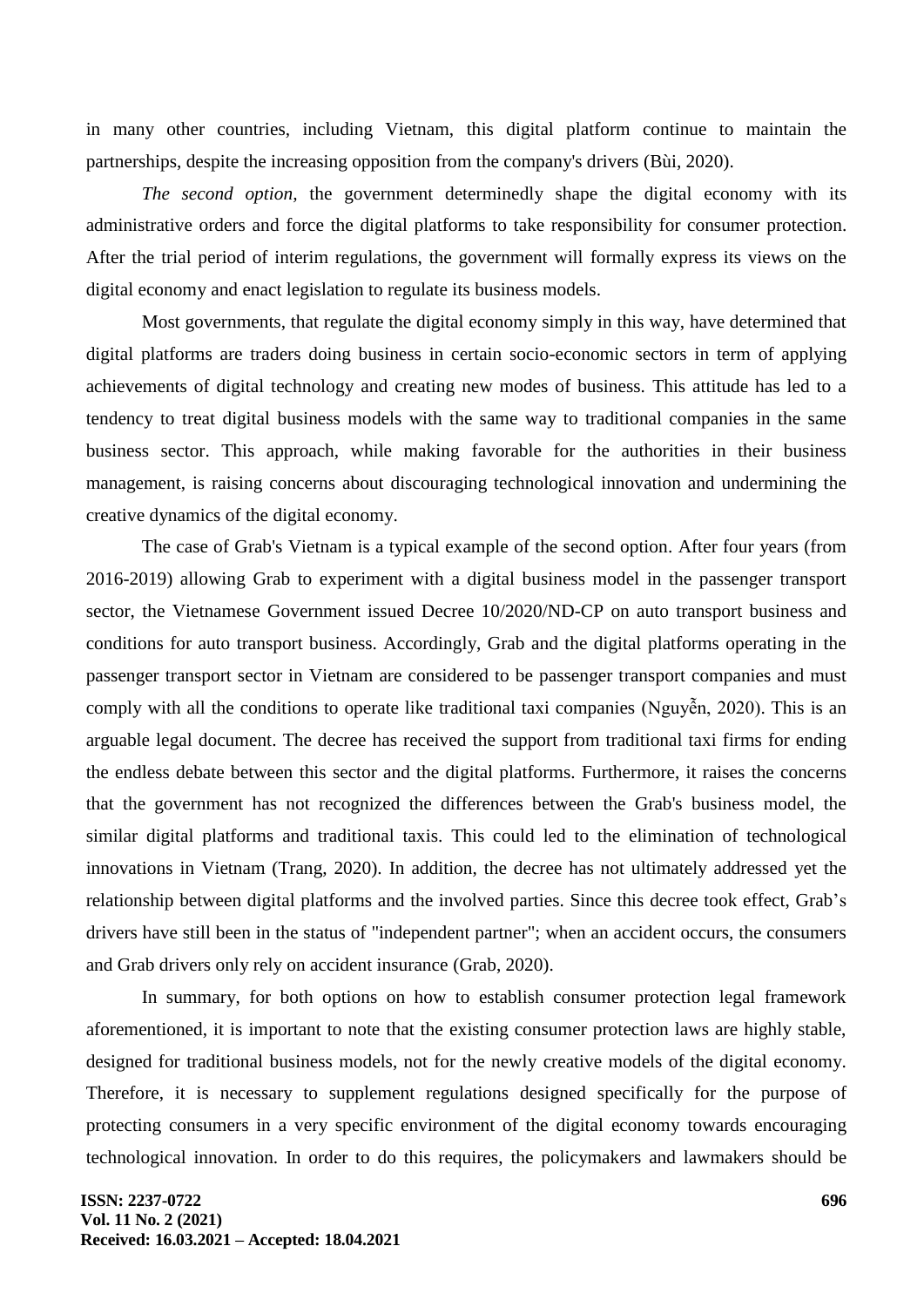knowledgeable about how the digital economy works, to ensure that legal regulations do not delay the development of the digital technology and its applications in business sectors.

# **4. Recommendations and Conclusion**

It cannot be denied that the digital economy and its business models have been bringing great material benefits and significantly contribution to the socio-economic development of many countries. What most remarkable thing is that, through the applications of digital technology, the sharing economy has adopted new modes of business operation and redefined the roles of parties in digital economic models, in a way, that are different from traditional business models. Accordingly, consumers are playing a more proactive role, but they still face many risks when entering peer service relationships. The most noticeable thing so far is that, in most of the operating policies, the internal regulations of the digital platforms, the issues of consumer protection has not been adequately addressedd. It is required the central role of government to guide and establish the legal frameworks for the operation of digital business models, including consumer protection.

Nonetheless, it must be noted that digital business models have unique characteristics compared with the traditional ones in the same economic industry. Applying the current consumer protection laws designed for traditional business models is not the proper approach. The legal framework for digital economy in general and consumer protection in particular should be carefully developed and guided to ensure that it promotes technological innovations and contributes to the socio-economic development.

# **References**

ABC NEWS (2019). Uber discriminated against blind woman with dog, panel rules, https://abcnews.go.com/US/wireStory/uber-discriminated-blind-woman-dog-panel-rules-67141634

Afonasova, M.A., Panfilova, E.E. & Galichkina, M.A. (2018). Social and Economic Background of Digital Economy: Conditions for Transition. *European Research Studies Journal,,* XXI, pp. 292-302.

Angelopoulos, C., (2013). Beyond the safe harbours: harmonising substantive intermediary liability for copyright infringement in Europa. *Intellectual Property Quarterly,* 3, 253-274.

Barbu, C.M., Florea, D.L., Ogarcă, R.F. & Barbu, M.C.R. (2018). From Ownership to Access: How the Sharing Economy is Changing the Consumer Behavior. *Amfiteatru Economic,* 20, 373-387.

Benjamin, E., Luca, M. & Svirsky, D. (2017). Racial Discrimination in the Sharing Economy: Evidence from a Field Experiment. *American Economic Journal: Applied Economics,* 9, 1–22.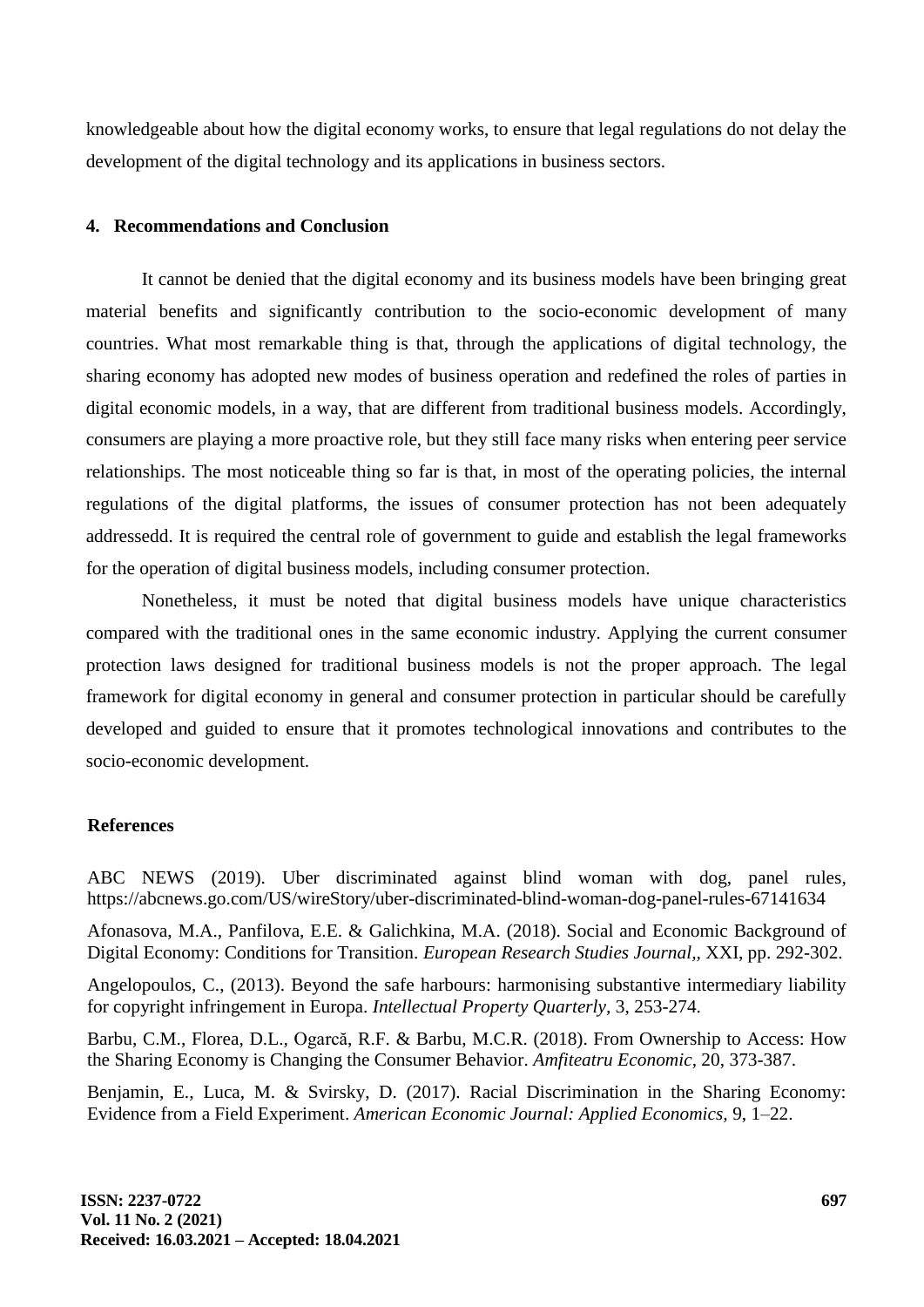BÙI, T. (2020). Grab drivers go on strike, what solution to the conflict (Grab drivers go on strike, what solution to the conflict)? *BBC News https://www.bbc.com/vietnamese/vietnam-55157318+&cd=2&hl=en&ct=clnk&gl=vn* 

CHAN, K. (2021). UK top court gives Uber drivers benefits in landmark ruling. *AP News https://apnews.com/article/uk-court-gives-uber-drivers-benefitsb44a2b35d0da702122e5453f581add0c* 

Codagnone, C. & Martens, B. 2016. Scoping the Sharing Economy: Origins, Definitions, Impact and Regulatory Issues. Institute for Prospective Technological Studies Digital Economy Working Paper 2016/01. JRC100369.

Cohent, M., Sundararajantt, Arun., 2017. Self-Regulation and Innovation in the Peer-to-Peer Sharing Economy,. *University of Chicago Law Review Online, Vol. 82 [2017], Iss. 1, Art. 8,* 82, 116-133.

Dermawan, D., Ashar, K., Noor, Iswan., & Manzilati, ASFI., 2020. Asymmetric Information of Sharing Economy. *Advances in Economics, Business and Management Research,,* 144, 29-33.

eurofound (2018). Digital economy. *Euro Work,*

*https://www.eurofound.europa.eu/observatories/eurwork/industrial-relations-dictionary/digitaleconomy#:~:text=There%20is%20no%20official%20definition,connect%20spare%20capacity%20a nd%20demand* 

European Commision (2013). Expert Group on Taxation of the Digital Economy, European Commission, Brussels.

http://ec.europa.eu/taxation\_customs/sites/taxation/files/resources/documents/taxation/gen\_info/go od\_governance\_matters/digital/general\_issues.pdf

European Parliament (2017). Online Platforms: How to Adapt Regulatory Framework to the Digital Age? *Internal Market and Consumer Protection.*

Frankel, A. (2018). Forced into arbitration, 12,500 drivers claim Uber won't pay fees to launch cases, https://www.reuters.com/article/legal-us-otc-uber/forced-into-arbitration-12500-drivers-claim-uberwont-pay-fees-to-launch-cases-idUSKBN1O52C6

Ganapatia, S. & Reddickb, C. G. 2018. Prospects and challenges of sharing economy for the public sector. *Government Information Quarterly,* https://doi.org/10.1016/j.giq.2018.01.001, 1-11.

Giaglis, G. M., Klein, S. & O'keefe, R. M. (2002). The role of intermediaries in electronic marketplaces: developing a contingency model. *Info Systems Journal,,* 12, 231-246.

Grab (2017). About Us https://www.grab.com/vn/en/brand-story/

Grab (2020). Bảo hiểm tai nạn Chupp (Chupp acident insurence) https://help.grab.com/driver/vivn/115014541908-Bao-hiem-va-cac-che-djo-djai-ngo-danh-cho-djoi-tac-GrabBike

Infocuria (2017). The Barcelona-based Elite Taxi professional association. The European Court of **Justice** 

Jacquemin, H. (2019). Consumers contracting with other consumers in the sharing economy: fill in the gaps in the legal framework or switch to the blockchain model? *Journal promoted by the Law and Political Science Department, University of Namur (Belgium),* IDP no. 28 I ISSN 1699-8154, pp. 44-55.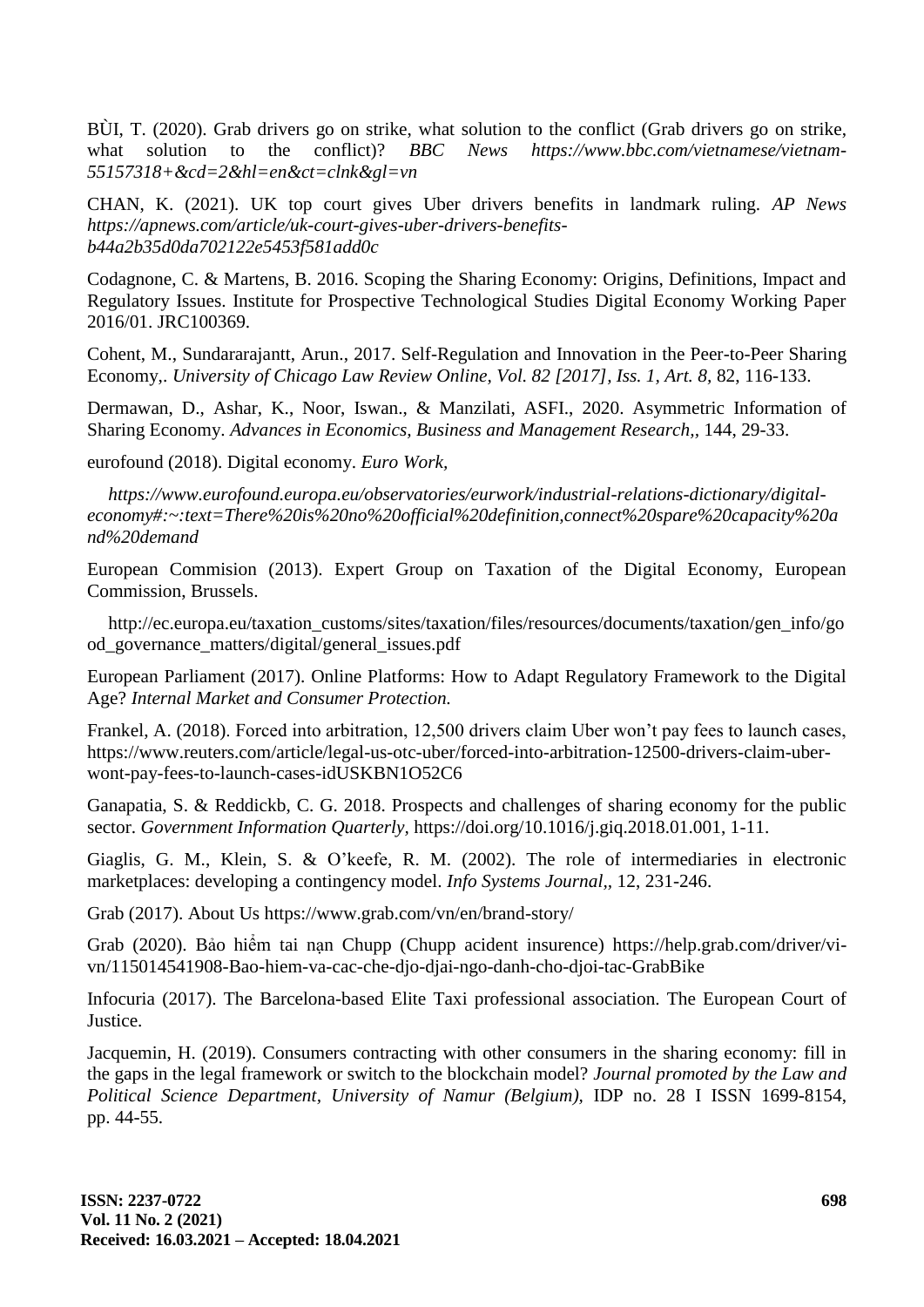Kane, G. C. J. (2016). Crowd-Based Capitalism? Empowering Entrepreneurs in the Sharing Economy. *MIT Sloan Management Review's, https://sloanreview.mit.edu/article/crowd-basedcapitalism-empowering-entrepreneurs-in-the-sharing-economy/*

Katz, V. (2015). Regulating the Sharing Economy. *Berkeley Technology Law Journal* 76, 1067-1126 at 1071-1073, 1703-1704 http://scholarship.law.berkeley.edu/btlj/vol30/iss4/18.

Koopman, C., Mitchell, M. & Thierer, A. 2015. The Sharing Economy and Consumer Protection Regulation: The Case for Policy Change. *The Journal of Business, Entrepreneurship & the Law,* 8, 529-545.

Lunden, I. 2018. Uber reaches tentative settlement with drivers arbitrating over employment status and expense reimbursement https://techcrunch.com/2018/12/22/uber-drivers-settlement/

Miller, S. R. 2016. First principles for regulating the sharing economy. *Harvard Journal of Regulation,,* 53, 147-202.

Milligan, E. 2021. Uber Grants 70,000 U.K. Drivers Worker Rights After Ruling. *Bloomberg https://www.bloomberg.com/news/articles/2021-03-16/uber-to-reclassify-70-000-u-k-drivers-asworkers-after-ruling*

Nguyễn, Q. (2020). Why was the controversial Decision 24/2016 of the Ministry of Transport "dead"?. http://giaothonghanoi.kinhtedothi.vn/goc-nhin/vi-sao-quyet-dinh-242016-tung-gay-nhieutranh-cai-cua-bo-giao-thong-bi-khai-tu-27870.html

Nielsen, R. K. & Ganter, S. A. (2018). Dealing with digital intermediaries: A case study of the relations between publishers and platforms. *New media & Society,* Vol. 20(4) 1600–1617.

Oecd (2014). Chapter 4: The digital economy, new business models and key features. *Addressing the Tax Challenges of the Digital Economy<https://doi.org/10.1787/9789264218789-en>*

Oecd (2016). Protecting consumers in peer platform markets exploring the issues.

Ranzini, G., Etter, M., Lutz, C. & Vermeulen, I. (2018). Privacy in the Sharing Economy. *<https://www.bi.edu/globalassets/forskning/h2020/privacy-working-paper.pdf>*

Reich, R. (2015). The Share-the-Scraps Economy. *http://robertreich.org/post/109894095095*

Selloni, D. (2017). New Forms of Economies: Sharing Economy, Collaborative Consumption, Peer-to-Peer Economy,. *In:* DANIELA SELLONI (ed.) *CoDesign for Public-Interest Services,.* Springer International Publishing AG

Stanoevska-Slabeva, K., Lenz-kesekamp, V. & Suter, V. (2017). Platforms and the Sharing Economy: An Analysis. *Report from the EU H2020 Research Project Ps2Share: Participation, Privacy, and Power in the Sharing Economy,.*

Sundararajan, A. (2017). *The Sharing Economy: The End of Employment and the Rise of Crowd -Based Capitalism,* City. Ho Chi Minh City, Young Publishing House (Tre Press), translated by Nguyen Tuan Viet (Nguyen Tuan Viet translates).

Sutherland, W. & Jarrahi M.H. (2018). The Sharing Economy and Digital Platforms: A Review and Research Agenda,. *International Journal of Information Management,* 43, 328-341.

Trang, H. (2020). Does "the Decree 10" control the technology vehicle business? https://enternews.vn/nghi-dinh-10-co-quan-ly-duoc-kinh-doanh-xe-cong-nghe-168088.html